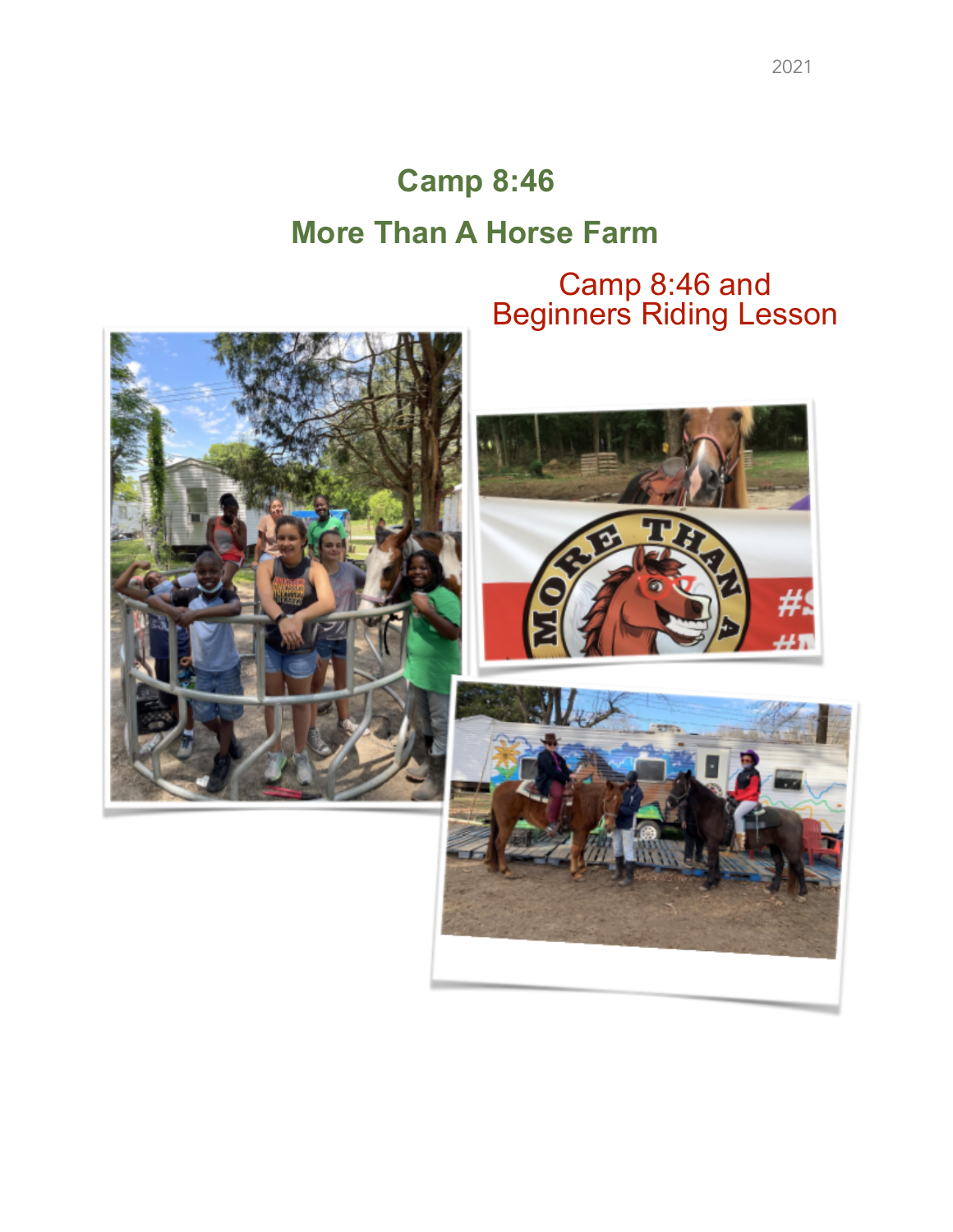## **Camp 8:46 More Than A Horse Farm** Visitor Waiver & Release of Liability Forms

**SAFETY,** is our number one priority here on The More Than A Horse Farm. It is our mission to expose men, women, and children, to the lives of our rescue horses.

#### **This form must be signed prior to or upon arrival to the following event:**

| Name:                                 |       |
|---------------------------------------|-------|
| Parent:                               |       |
| Dates:                                | Time: |
| Shirt_<br>Age:<br>Allergies:<br>Size: |       |

**Camp 8:46 and beginners Riding Lessons**

I wish to visit and/or participate in activities sponsored by **More Than A Horse Farm** on the property of **Faith Crusades Montgomery Rescue Mission, on Kirksey Ave, Montgomery Alabama.** I understand that I do so at my own risk. In exchange for being permitted to visit and or participate in activities, I hereby release and Waive **More Than A Horse Farm and Faith Crusades Montgomery Rescue Mission, or any entities affiliated** with the foregoing from liability of any loss, damage, injuries, claims, demands, law-suites, expenses and of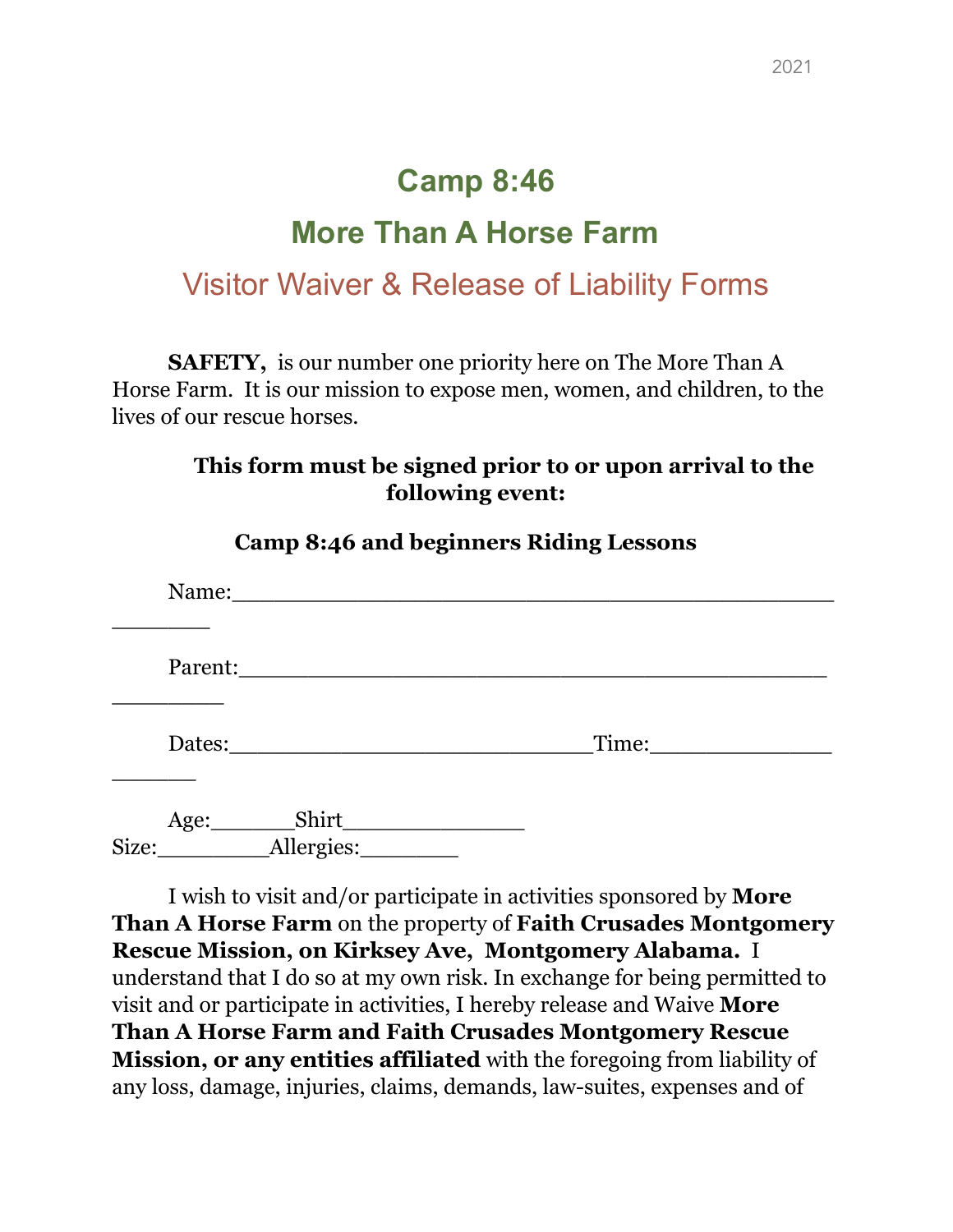any other liability of any kind, of or to me or any person, directly or indirectly arising out of or in connection with my visit or participation in any activities.

#### **Visitor/Participate Name(print) Visitor/Participant(signature)**

**\_\_\_\_\_\_\_\_\_\_\_\_\_\_\_\_\_\_\_\_\_\_\_\_\_\_\_\_**

### **Beginners Lessons Goals:**

**\_\_\_\_\_\_\_\_\_\_\_\_\_\_\_\_\_\_\_\_\_\_\_\_\_\_\_\_\_\_**

- ‣ Safety rules for people and horses.
- ‣ Establish relationship with your horse.
- ‣ Proper mounting and dismounting.
- ‣ Proper way to hold reins.
- ‣ Proper posture while riding a horse.
- ‣ Riding with confidence.
- ‣ Exercises for upper/lower body strength.

The three F's for riders/FIRM, FOCUS, FUN!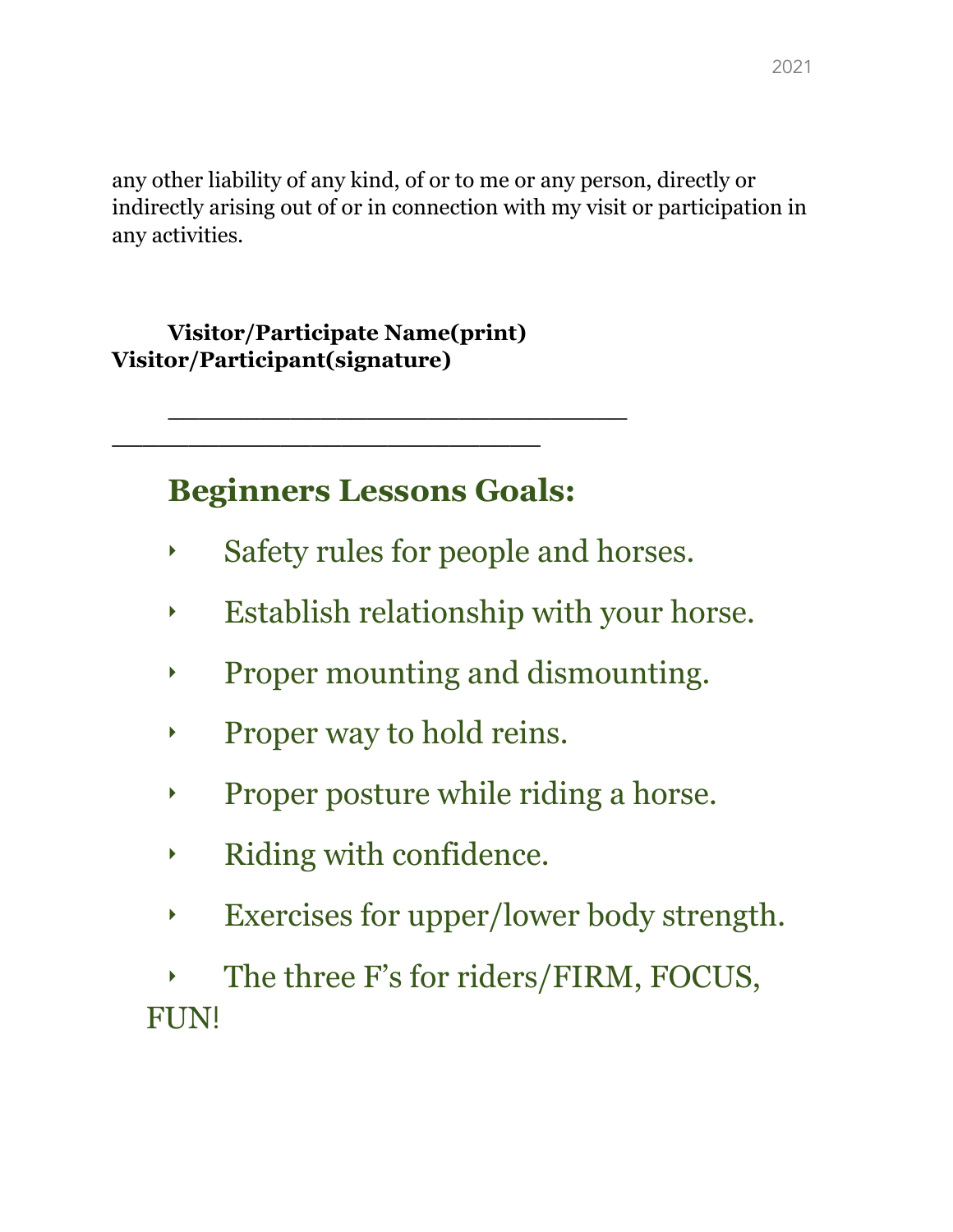

Support Sponsor A Horse Sweet Feed: \$12.00 per bag Bail of Hay: \$53.00 a month. Admission \$10 per person Hours of Operation. Friday-Sunday 10 am -5 pm

# **More Than A Horse Farm Camp 8:46 July 2022**

Camp Activities

Drop Off Times : 8:30-9:00 am

2021